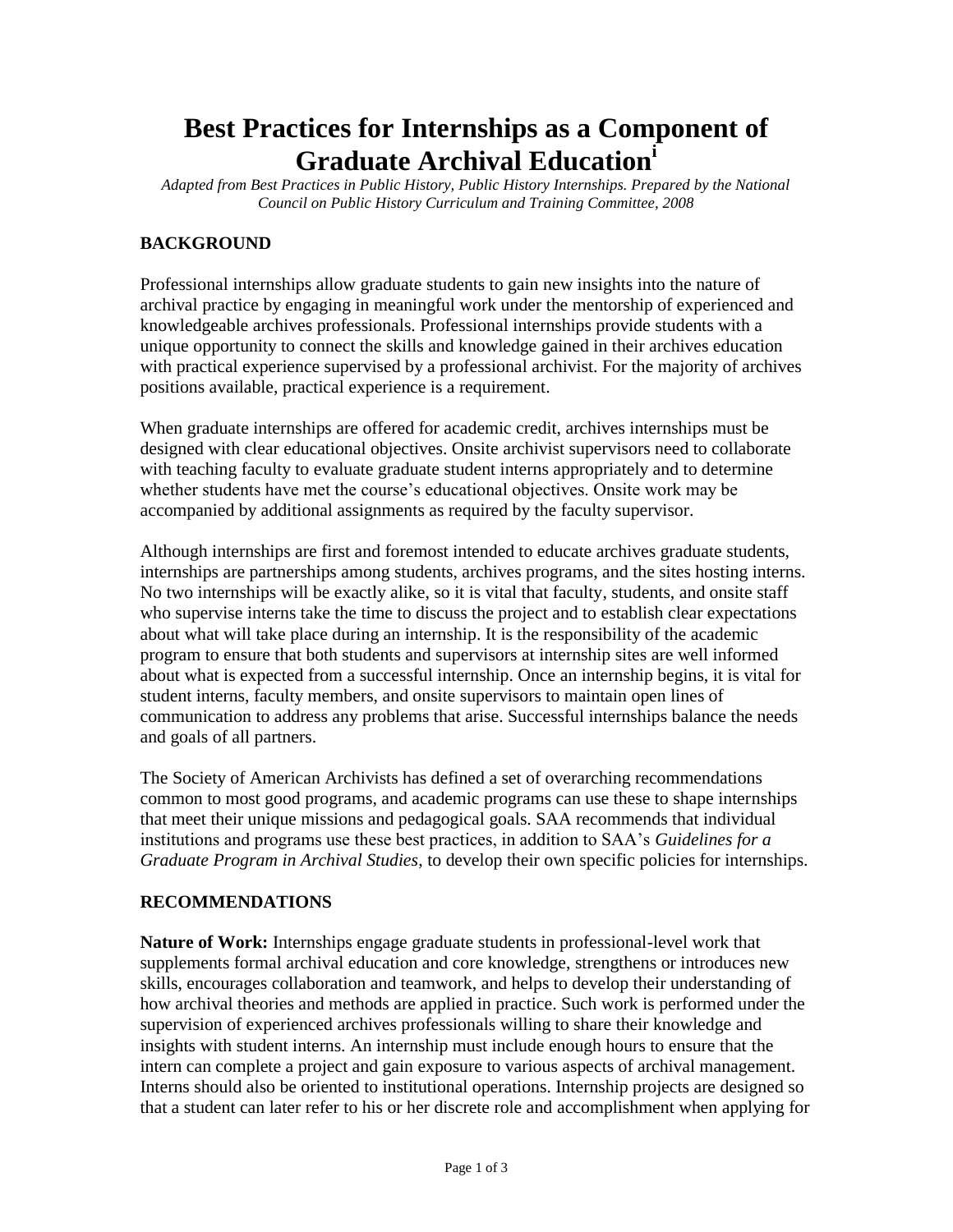employment. In many cases, this means that internship projects are designed so that students can produce a complete work product--a digitized or processed collection, a finding aid, or an exhibit--from beginning to end. Alternatively, a project could be designed so that an intern plays a significant role on a group project, such as drafting a preservation plan for a set of maps to be digitized or creating metadata guidelines for an Omeka implementation. Interns should be allowed to use works generated during their internship as part of a portfolio or job application.

**Compensation for Student Internships:** Given the value of archives work and the skills possessed by archives graduate students, interns should receive compensation (in the form of academic credit or a stipend) for their work commensurate with the qualifications required for the position. Graduate internships without any form of compensation should be rare to avoid devaluing the professional nature of archival work. Institutions that cannot offer compensation will ensure all other recommended best practices are met.

**Internship Agreements:** Before a professional internship begins, the student intern, the onsite supervisor, and the faculty internship supervisor must agree to a clear set of guidelines for the internship. These specify the conditions of employment, including the educational objectives of the internship, the expected final work product of the internship, and the evaluation criteria that will be used by both the faculty member and the onsite supervisor. This agreement may take the form of informal letters of agreement or a more formal written contract signed by all parties, but the parameters of the internship are in writing and approved by all parties before the internship begins. Archives programs may also find it useful to provide both students and host sites with online or printed information explaining the role of internships within their curriculums and the academic requirements for student internships.

**Onsite Supervisors:** Interns are supervised at their internship sites by individuals with sufficient training or experience in archives to ensure that interns are exposed to methods and procedures consistent with the best practices in the field. Onsite intern supervisors will meet regularly with interns to answer questions, provide feedback on their work, and mentor them. Intern supervisors and their institutions also have a responsibility to ensure a professional and safe work environment.

**Faculty Internship Supervisors:** Internships must be supervised by faculty members who are knowledgeable about the field of archives and who can appropriately evaluate all of the components of an internship.

**Regular Communication:** Regular contact between the intern's faculty supervisor, the intern, and the onsite supervisor must be maintained during the internship. If possible, hosting sites provide student interns with opportunities to share their experiences with others and to reflect on how the internship experience connects to their coursework and issues of archival theory and practice. This can take many forms, including face-to-face meetings or virtual discussions.

**Evaluation:** All internships include evaluation methods that allow institutions to determine whether students have met the educational objectives of the internship. Evaluation methods and procedures are clearly defined at the outset of the internship and include written input from onsite supervisors. Interns are given an opportunity to discuss their performance and experiences with both the academic advisor and the onsite supervisor at the end of the